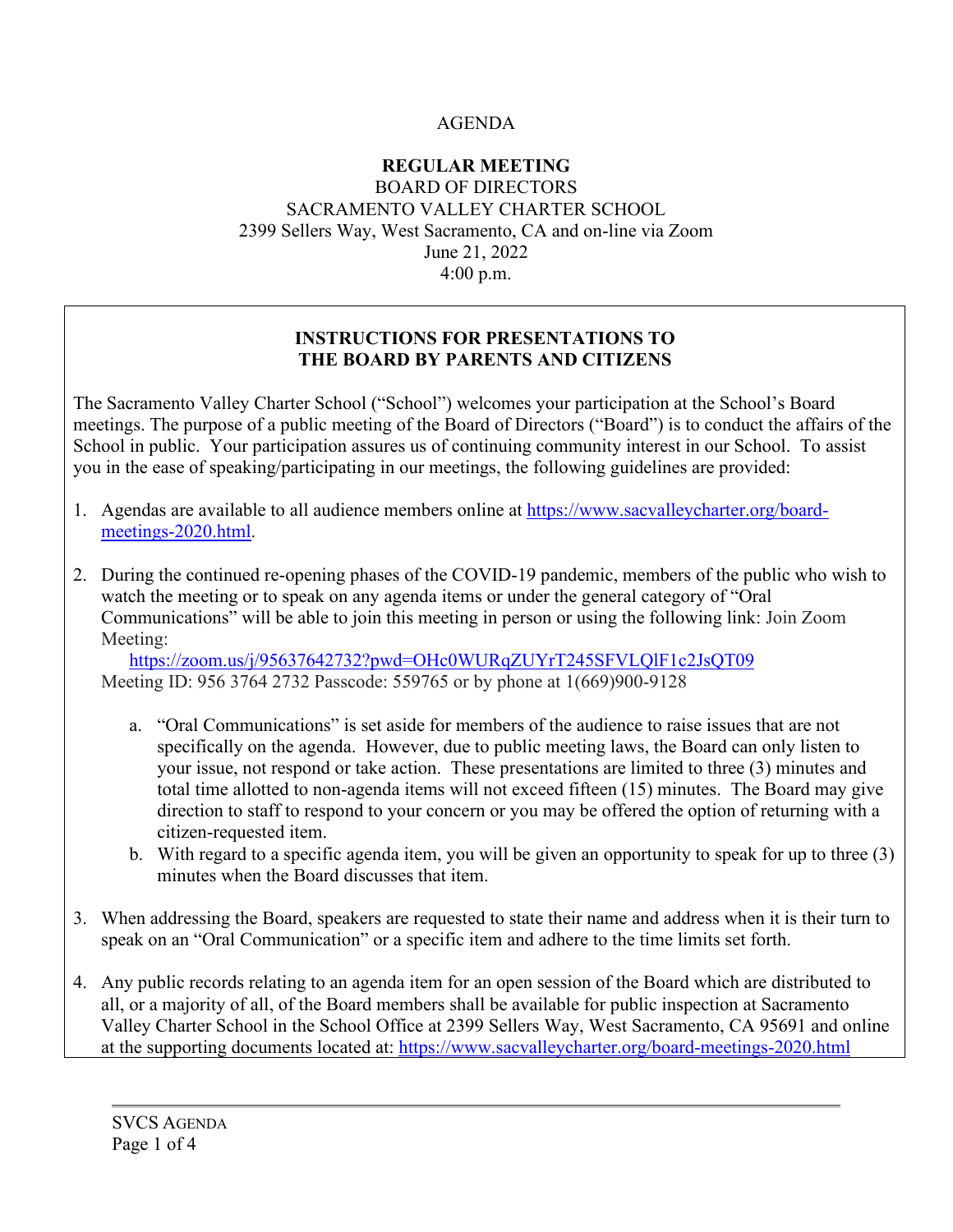#### **I. PRELIMINARY**

#### **A. CALL TO ORDER**

Meeting was called to order at \_\_\_\_\_\_\_\_\_\_\_\_\_\_.

#### **B. ROLL CALL**

|                   | Present | Absent |
|-------------------|---------|--------|
| Chamkaur Dhatt    |         |        |
| Narinder Thandi   |         |        |
| Surjit S. Dhillon |         |        |
| Bhajan S. Bhinder |         |        |
| Daljit Ghuman     |         |        |
|                   |         |        |

#### **II. OPEN SESSION**

#### **III. APPROVAL OF THE MEETING AGENDA**

**IV. APPROVAL OF MEETING MINUTES:** May 9, 2022 Special Meeting, May 11, 2022 Special Meeting, and May 11, 2022 Regular Meeting

### **V. ANNOUNCEMENT OF ITEMS TO BE DISCUSSED IN CLOSED SESSION**

### **VI. PUBLIC COMMENTS REGARDING CLOSED SESSION ITEMS**

# **VII. CLOSED SESSION**

**A.** Principal's Annual Evaluation

#### **VIII. RECONVENE OPEN SESSION**

### **IX. ANNOUNCEMENT OF ACTION TAKEN IN CLOSED SESSION**

#### **X. COMMUNICATIONS**

- **A.** ORAL COMMUNICATIONS: Non-agenda items: no individual presentation shall be for more than three (3) minutes\* and the total time for this purpose shall not exceed fifteen (15) minutes. Ordinarily, Board members will not respond to presentations and no action can be taken. However, the Board may give direction to staff following a presentation. \*Persons requiring an interpreter shall receive a maximum of six (6) minutes.
- **B.** FOR INFORMATION: BOARD/STAFF DISCUSSIONS: Board and staff discuss items of mutual interest.

### **XI. PUBLIC HEARINGS**

**A.** Universal Transitional Kindergarten Plan (UTK Plan) – On or before June 30, 2022, SVCS must present its UTK Plan to the Board at a public meeting. This public hearing is an invitation for the public to hear the Plan and be invited to provide feedback today and in the future for updates to the UTK Plan.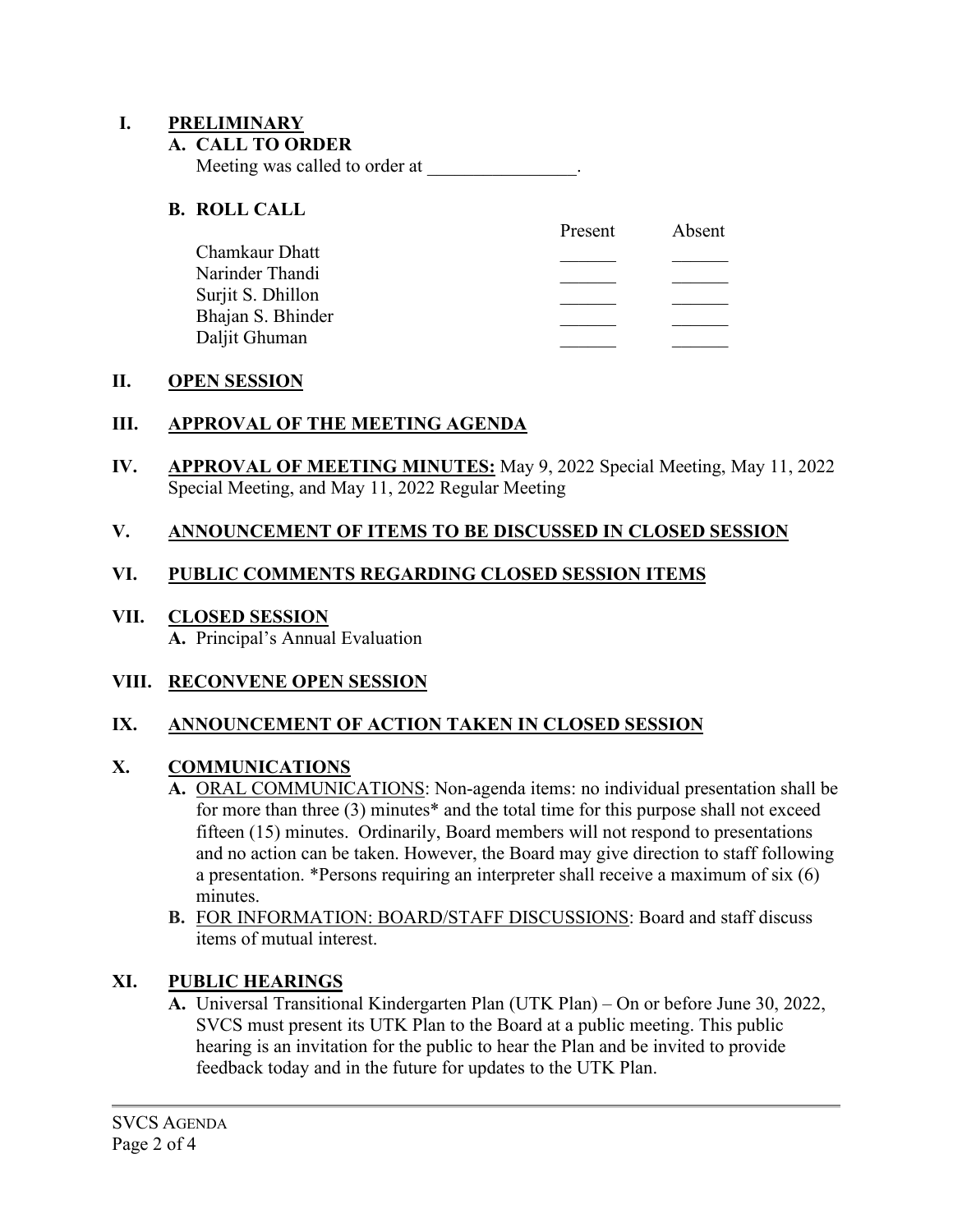**XII. CONSENT AGENDA ITEMS:** All matters listed under the consent agenda are considered by the Board to be routine and will be approved/enacted by the Board in one motion in the form listed below. Unless specifically requested by a Board member for further discussion or removed from the agenda, there will be no discussion of these items prior to the Board votes on them.

### **XIII. ITEMS SCHEDULED FOR ACTION**

- **A. BUSINESS** (20 minutes)
	- 1. Approve Revenue and Expense Reports
	- 2. Approve Resolution #2021-22 009 to extend the option for teleconferencing Board meetings under emergency declarations
	- 3. Approve Independent Study contract update.
	- 4. Approve security upgrades including intercom phones in the classrooms, some upgraded locks, and a front-desk-operated lock on the entrance door.
	- 5. Approve installing BusWhere bus tracking system and app for \$65/month per bus and \$50/month per van for 10 month (approx. \$6,000 year).
	- 6. Approve the 2022-23 Education Protection Account Spending Plan.
	- 7. Approve SB1436 Principal's Compensation Disclosure
	- 8. Approve the 2022-23 Local Control Accountability Plan (LCAP) including the 2021-22 update.
	- 9. Approve the 2022-23 Budget.
	- 10. Approve Board Member term renewals for C. Dhatt and D. Ghuman.
	- 11. Approve 2022-23 Board Meeting Calendar.
	- 12. Approve business and accounting services agreement with Vicky Dali CPA LLC.

# **B. CURRICULUM AND INSTRUCTION**

# **C. PERSONNEL**

### **D. PUPIL SERVICES**

### **XIV. ITEMS SCHEDULED FOR INFORMATION/DISCUSSION**

### **A. BUSINESS** (25 minutes)

- 1. El Dorado Charter SELPA Special Education update
- 2. Universal breakfast and lunch programs update

### **B. CURRICULUM AND INSTRUCTION** (10 minutes)

- 1. CCSA highlighted SVCS for Asian American and Pacific Islanders Heritage Month on Tuesday, May 31, 2022
- 2. Summer Boost update on enrollment, attendance, and funding.
- 3. Principal's Report: This is a presentation of information which has occurred since the previous Board meeting. This also includes ongoing efforts for student performance, enrollment and attendance, special education, LCAP